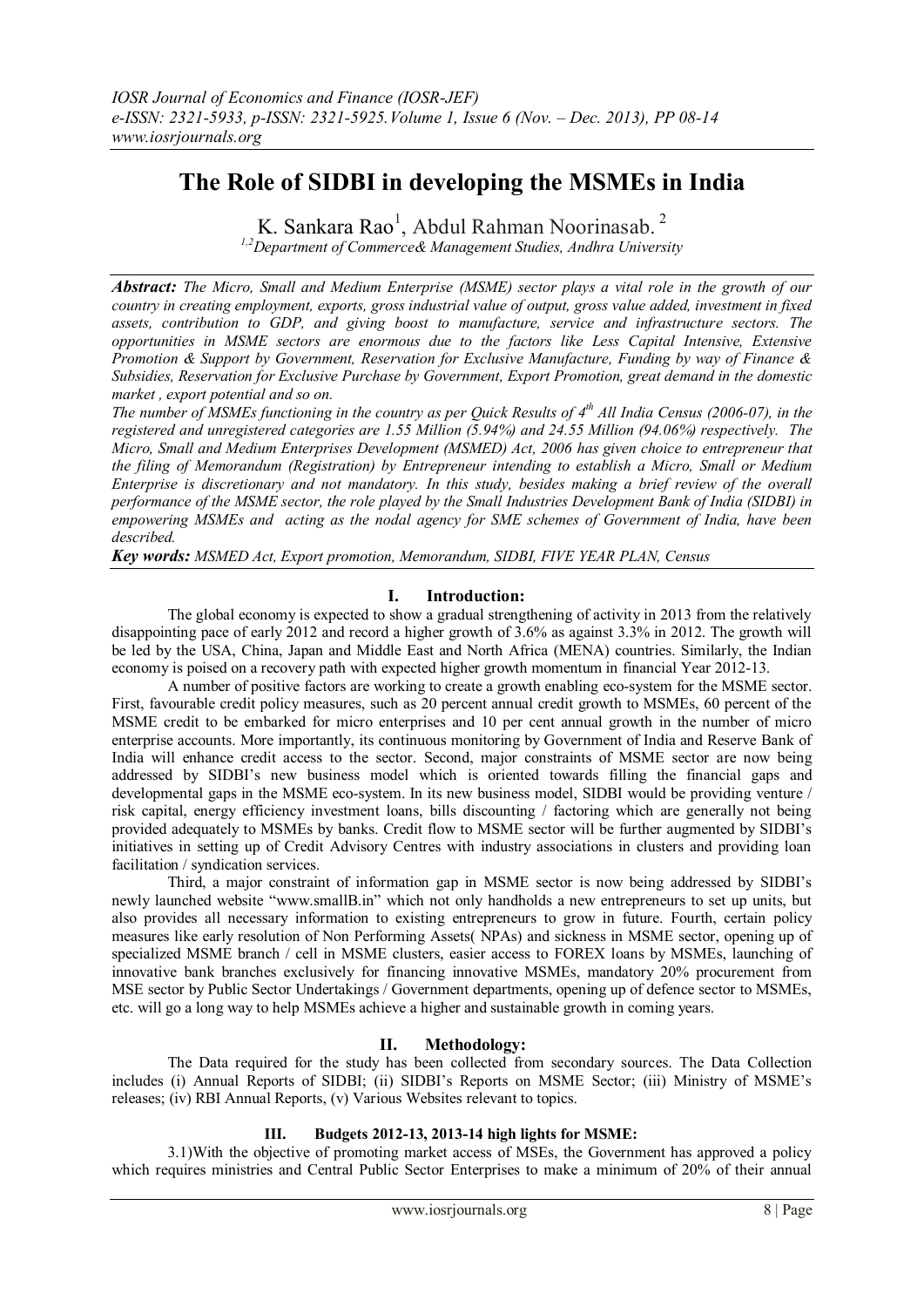purchases from MSEs. Of this, 4% will be earmarked for procurement from MSEs owned by Schedule Caste/Schedule Tribe entrepreneurs.

3.2) The turnover limit for compulsory tax audit of accounts as well as for presumptive taxation would be raised from `60 lakh to `1 crore for Small & Medium Enterprises. In order to augment funds for SMEs, capital gains tax on sale of a residential property would be exempt, if the sale consideration is used for subscription in the equity of a manufacturing SME company for purchase of new plant and machinery.

3.3)Small and medium enterprises, including start-up companies, will be permitted to list on the SME exchange without being required to make an initial public offer (IPO)

3.4) If an MSME grows into a larger enterprise, no tax for three years after its growth

3.5) Small and medium companies to be allowed to listed on MSME exchange without making a public offer

3.6) Re-financing capacity of SIDBI increased to Rs. 10,000 crore from Rs. 5,000 crore for Ministry of Small and Medium Enterprises

3.7) National Skill Development Corporation to train 5 crore people in current plan period

3.8) To modernize power loom sector, minister announced technology upgrade scheme for textile sector to get INR 2400 crore

3.9) Youngsters who are skill trained to be given boost in employment and productivity; 10 lakh youth can be motivated in one year

3.10) To allocate Rs 1000 crore to extend skills of youth

3.11)With help of Ministry of S&T, Centre has identified amazing innovations; will allocate Rs. 200cr to scale them and make them available to people

# **IV. RBI's first quarter (2013) monetary policy:**

4.1) Repo Rate is unchangedat7.25 The Reverse Repo Rate under the LAF, determined with a spread of 100 basis points below the repo rate, accordingly adjusted to 6.25 per cent.

4.2) Marginal standing facility (MSF) and bank rate stood at 10.25%

4.3) Current reserve ratio too unchanged at 4% and cuts GDP forecast for FY14 to 5.5% from 5.7% earlier.

## **V. Highlights of Annual Supplement (2013-14) to the Foreign Trade Policy 2009-14 by Ananda Sharma**

5.1) Measures to revive investors" interest in SEZs: A package of measures has been formulated to revive investors" interest in SEZs and to boost exports. The salient features of the package are:- In view of the acute difficulties in aggregating large tracts of uncultivable land for setting up SEZs, while ensuring vacancy and contiguity, we have decided to reduce the Minimum Land Area Requirement by half. For Multiproduct SEZ from 1000 hectares to 500 hectares and for Sector-specific SEZ from existing 100 hectares to 50 **hectares** 

5.2) Zero Duty Export Promotion Capital Goods (EPCG) Scheme: Foreign Trade Policy has two variants under this scheme, namely, Zero Duty EPCG for few sectors and 3% Duty EPCG for all sectors. During the last announcement on 5th June, 2012, a new Post Export EPCG Scheme was also announced which was notified on 18 February, 2013 by the CBEC.

Based on the request of all stakeholders, Government has decided to harmonize Zero Duty EPCG and 3% EPCG Scheme into one scheme which will be a Zero Duty EPCG Scheme covering all sectors.

5.3) Reduced EO for Domestic Sourcing of Capital Goods: The quantum of specific Export Obligation (EO) in the case of domestic sourcing of capital goods under EPCG authorizations has been reduced by 10%. This would promote domestic manufacturing of capital goods.

5.4) Widening of Interest Subvention Scheme: At present, 2% interest subvention scheme is available to certain specific sectors like Handicrafts, Handlooms, Carpets, Readymade Garments, Processed Agricultural Products, Sports Goods and Toys. The scheme had been further widened to include 134 sub-sectors of engineering sector. Government had also announced that the benefit of this scheme of 2% interest subvention could be available up to 31.03.2014.

## **VI. Credit Flow to Micro and Small Enterprises Sector (MSE) by Scheduled Commercial Banks (SCBs)**

6.1) Advances to micro and small enterprises (MSE) sector shall be reckoned in computing achievement under the overall Priority Sector target of 40 percent (32 percent for Foreign Banks operating in India with less than 20 branches) of Adjusted Net Bank Credit (ANBC) or credit equivalent amount of Off‐Balance Sheet Exposure, whichever is higher.

6.2) 40 per cent of the total advances to MSE sector should go to micro (manufacturing)enterprises having investment in plant and machinery up to Rs. 10 lakh and micro (service) enterprises having investment in equipment up to Rs. 4 lakh;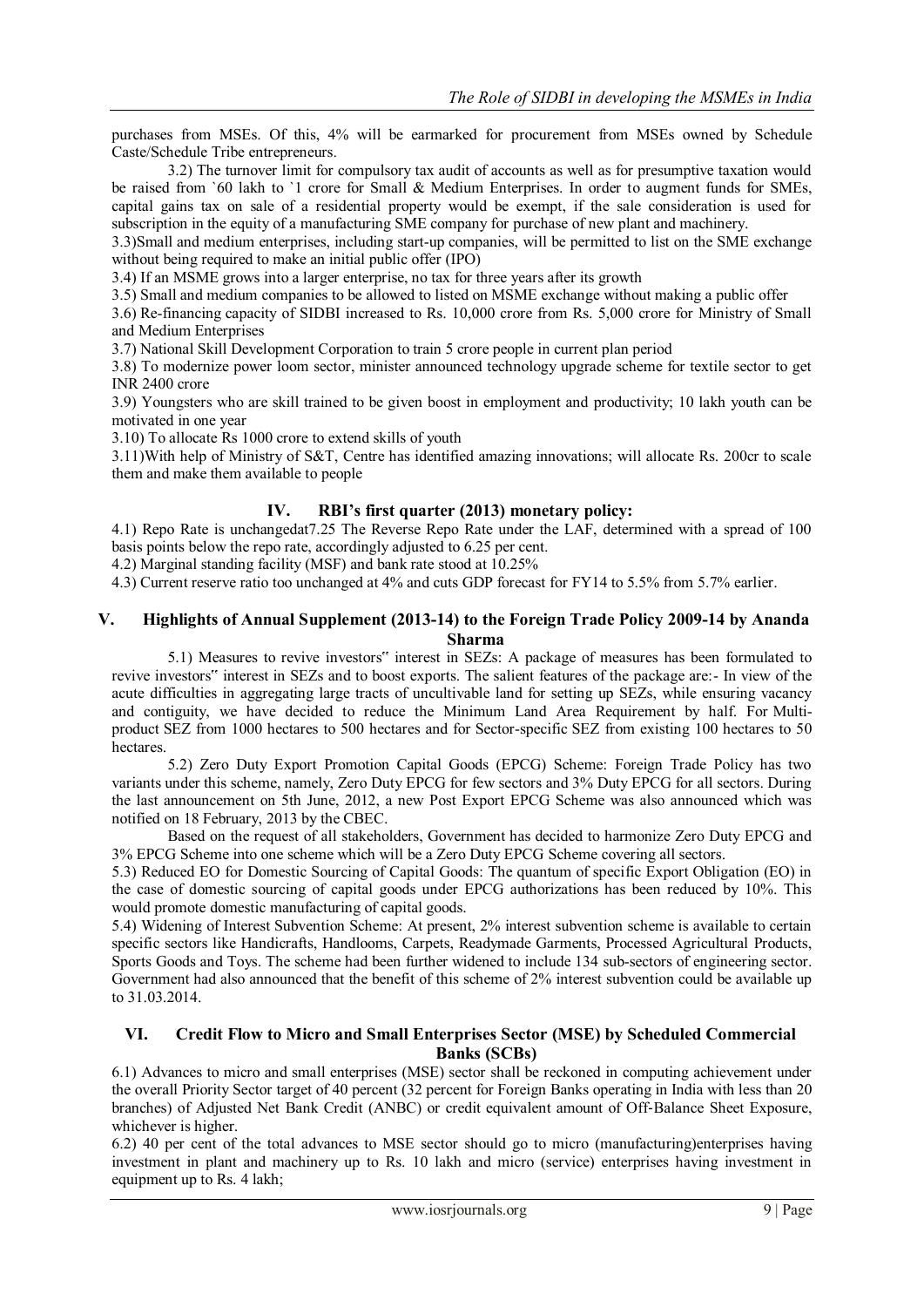6.3) 20 per cent of the total advances to MSE sector should go to micro (manufacturing) enterprises with investment in plant and machinery above Rs. 10 lakh and up to Rs. 25 lakh, and micro (service) enterprises with investment in equipment above Rs. 4 lakh and up to Rs. 10 lakh. Thus, 60 per cent of MSE advances should go to the micro enterprises.

6.4) While banks are advised to achieve the 60% target as above, in terms of the recommendations of the Prime Minister's Task Force, the allocation of 60% of the MSE advances to the micro enterprises is to be achieved in stages viz. 50% in the year 2010‐11, 55% in the year 2011‐12 and 60% in the year 2012‐13.

#### **VII. Role of Small Industries Development Bank of India:**

Small Industries Development Bank of India (SIDBI), set up on April 2, 1990 under an Act of Indian Parliament, is the Principal Financial Institution for the Promotion, Financing and Development of the Micro, Small and Medium Enterprise (MSME) sector and for Co- ordination of the functions of the institutions engaged in similar activities.

Financial support is provided by way of refinance to eligible Primary Lending Institutions (PLIs) such as banks, State Financial Corporation's (SFCs), State Industrial Development Corporations (SIDCs), State Small Industries Development Corporations (SSIDCs) etc. for onward lending to MSMEs, financial assistance in the form of loans, grants, equity and quasi- equity to Non Government Organisations / Micro Finance Institutions (MFIs) for on-lending to micro enterprises and economically weaker sections of society, enabling them to take up income generating activities on a sustainable basis and direct assistance to MSMEs which is channelized through the Bank's network of 103 branch offices.

SIDBI plays a significant role in promotion, financing and development of MSMEs and coordinating the functions of institutions engaged in similar activities. Its sphere of activities include (i) Direct Finance Operations to MSMEs and Service Sectors besides Infrastructure; (ii) Indirect Finance by way of resource support to Banks, NBFCs, SFCs, and other Central Financing/Development Agencies, Development of Micro Credit Institutions; (iii) Promotion of Associate Institutions like Venture Capital, Rating Agency, Credit Guarantee Fund, Asset Reconstruction Company and so on; and (iv) Nodal Agency for Government of India MSME Schemes like Technology Up gradation Fund Scheme (TUFS), Credit Linked Capital Subsidy Scheme (CLCSS), Integrated Development of Leather Sector Scheme, Development of Infrastructure Development Projects and a few. SIDBI's focus is on development of manufacturing, service and infrastructure sectors through the growth of MSMEs and their promotion

## **VIII. Strategic Business Initiatives and Overall Operations:**

The business strategy of SIDBI has been reoriented towards filling up the financial and non- financial gaps in the MSME eco-system. SIDBI would extend refinance to Banks and Non- Banking Financial Companies (NBFCs) and also extend capacity building support to smaller commercial banks, Regional Rural banks (RRBs), Urban Co-operative banks (UCBs) and District Cooperative Banks (DCBs). In addition, direct finance to MSMEs is being targeted at niche areas to address various financial gaps through specially designed products like risk capital, sustainable finance, factoring, invoice discounting, services sector financing, etc.

## **a) Addressing financial gaps:**

The equity/risk capital assistance has supported the growth requirements of a number of MSMEs including leveraging of senior loans, funding intangible requirements like expenditure for Research & Development, marketing / brand building, technical know-how, energy efficiency, quality control, working capital margin, etc. where bank loans are generally not available. SIDBI also provides such risk capital assistance selectively to start- ups and early stage ventures operating in innovative businesses/ technology space, including those being incubated at technology incubators.

During Financial Year 2011-12, Direct Risk Capital Scheme (DRCS) has been rechristened as Growth Capital & Equity Assistance Scheme for MSMEs (GEMs), with some modifications and additional features so as to assist greater number of MSMEs. SIDBI has also put in place a scheme to provide risk capital assistance to MSMEs by way of line of credit / resource support through Channel Partners (CPs)/ NBFCs with an objective of enhancing the retail reach of risk capital

SIDBI has executed a Memorandum of Understanding (MoU) with Technology Information, Forecasting and Assessment Council (TIFAC) for implementing the Technology Innovation Programme (Srijan Scheme). A revolving innovation fund of '30 crore has been created by TIFAC under the scheme. The main objective of the scheme is to support MSMEs towards development, up-scaling, demonstration and commercialization of innovative technology based projects.

SIDBI has been operating focused lending schemes with Line of Credit (LoC) support from various multilateral/bilateral international agencies, such as, Japan International Cooperation Agency (JICA) Phase I-JPY 30 billion & Phase-II – JPY 30 billion, Kreditanstalt fur Wiederaufbau (KfW), Germany - EUR 50 million;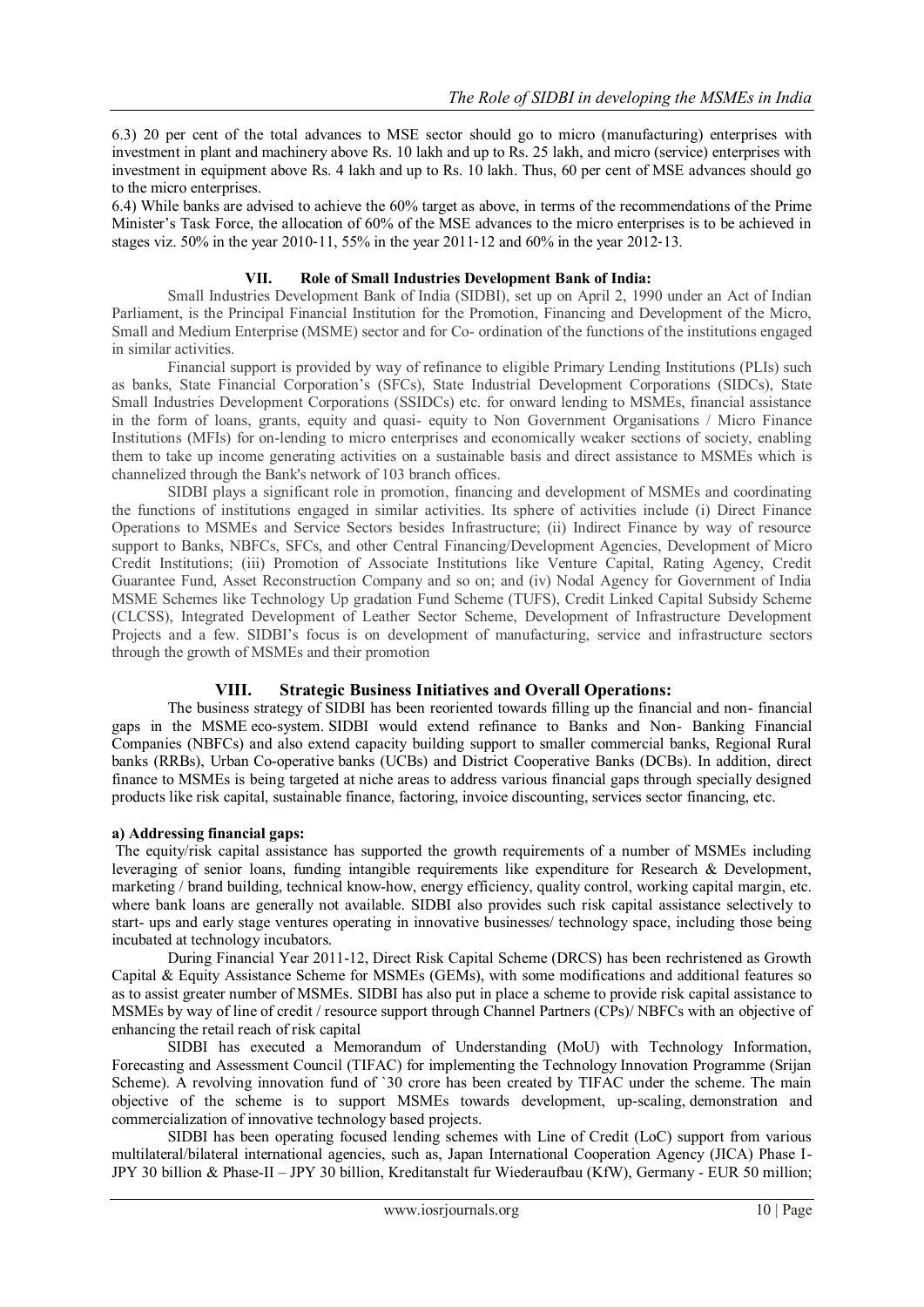and Agence Francaise de Developpement (AFD), France - EUR 50 million. The main objective of these focused lending schemes is to enhance energy efficiency, reduce CO emissions and improve the profitability of the Indian MSMEs in the long run.

SIDBI has contracted EURO 38.5 million LoC from KfW, Germany for promoting investment in cleaner production options in the MSME sector. The main objective is to achieve reduction of emission and pollution through cleaner production investments. Investment, such as, Common Effluent Treatment Plants (CETPs), Waste Treatment, Storage

& Disposal Facilities, Waste recycling, etc., benefitting large number of MSMEs in the industrial clusters are also eligible under the assistance.

The awareness about the environmental aspects among the MSMEs has increased in the areas of energy efficiency, waste recycling, waste treatment and disposal, ISO certifications, energy audit, Bureau of Energy Efficiency (BEE) star rating of their products, green ratings etc., for sustainability of their manufacturing facilities. SIDBI introduced 'Green Loan Scheme' to assist MSMEs to meet their capital expenditure, nonoperational and intangible expenditure for improving energy efficiency/adopting cleaner production measures, etc

#### **b) Addressing Non-financial Gaps:**

In addition to providing credit directly and indirectly, SIDBI has put in place a system for loan facilitation / syndication services to MSMEs to help them avail credit from banks/FIs. The system envisages creating a scalable eco-system for loan syndication involving MSMEs, accredited MSME Project Consultants / Technological Consultancy Organisations (TCOs), SIDBI staff, Rating Agencies – to bring in more credibility to the evaluation process for enabling MSMEs in securing bank credit.

In order to further enable MSMEs to access credit from banks, SIDBI has taken the initiative to set up Credit Advisory Centres (CACs) with industry associations in select MSME clusters, where the MSMEs are provided free consultancy / advisory services by SIDBI officials and retired bankers in getting credit from banks & FIs. Already 41 such centres covering 150 clusters have been set up by SIDBI.

MSMEs are found to be lacking in information on how to start a business, Govt. schemes, sources of various finances, marketing, technology, etc. In order to address the information gap, SIDBI has launched a website named as "www.smallB.in" which acts as virtual mentor and handholding tool for entrepreneurs to set up new units and grow the existing ones. Further, SIDBI, along with GIZ, Germany, has initiated financial literacy campaign among MSMEs in different clusters.

## **IX. Subsidiaries and Associate Organisations of SIDBI:**

Apart from addressing various financial and non-financial needs, SIDBI has also created an enabling institutional eco-system to address specific requirements of MSMEs through its subsidiaries / associate concerns. First, SIDBI Venture Capital Ltd. was set up in July, 1999 for providing venture capital assistance to knowledge based MSMEs. Presently SVCL is managing three venture capital funds, viz. the National Venture Fund for Software and Information Technology Industry, SME Growth Fund and India Opportunity Fund for providing venture capital assistance Similarly, to encourage banks / FIs to provide more credit to MSMEs, SIDBI along with Govt. of India set up Credit Guarantee Fund Trust for Micro and Small Enterprises in 2000 to provide credit guarantee coverage to collateral free / third-party guarantee free loans upto `1 crore extended by banks/FIs to micro and small enterprises. This acted as a game changer in as much as that more than 9.33 lakh MSE loan account with credit guarantee coverage were provided financial assistance by banks / FIs by end October, 2012.

Again, to support banks in quicker credit sanction to MSMEs, SIDBI, along with few Public Sector banks and Dun & Bradstreet (D&B), set up SME Rating Agency of India Ltd. (SMERA) in September 2005 – an MSME dedicated third-party rating agency to provide comprehensive, transparent and reliable ratings and risk profiling. Cumulatively as on September 30, 2012, SMERA has assigned ratings to 17,725 MSME units, out of which micro enterprises constituted 65%. India SME Technology Services Limited (ISTSL), was set up by SIDBI in November 2005, which provides a platform for MSMEs to tap opportunities at the global level for acquisition of modern technologies.

SIDBI has also set up, India SME Asset Reconstruction Company Ltd. (ISARC), country's first MSME focused ARC striving for speedier resolution of non-performing assets (NPA) by unlocking the idle NPAs for productive purposes which would facilitate greater and easier flow of credit from the banking sector to the MSMEs. It started operations in April 2009.

## **X. SIDBI as Nodal Agency for Government Schemes:**

In addition to its direct and indirect operations, SIDBI also plays a pivotal role in implementation of various schemes for MSME sector undertaken by the Government of India (GoI). SIDBI continued to play an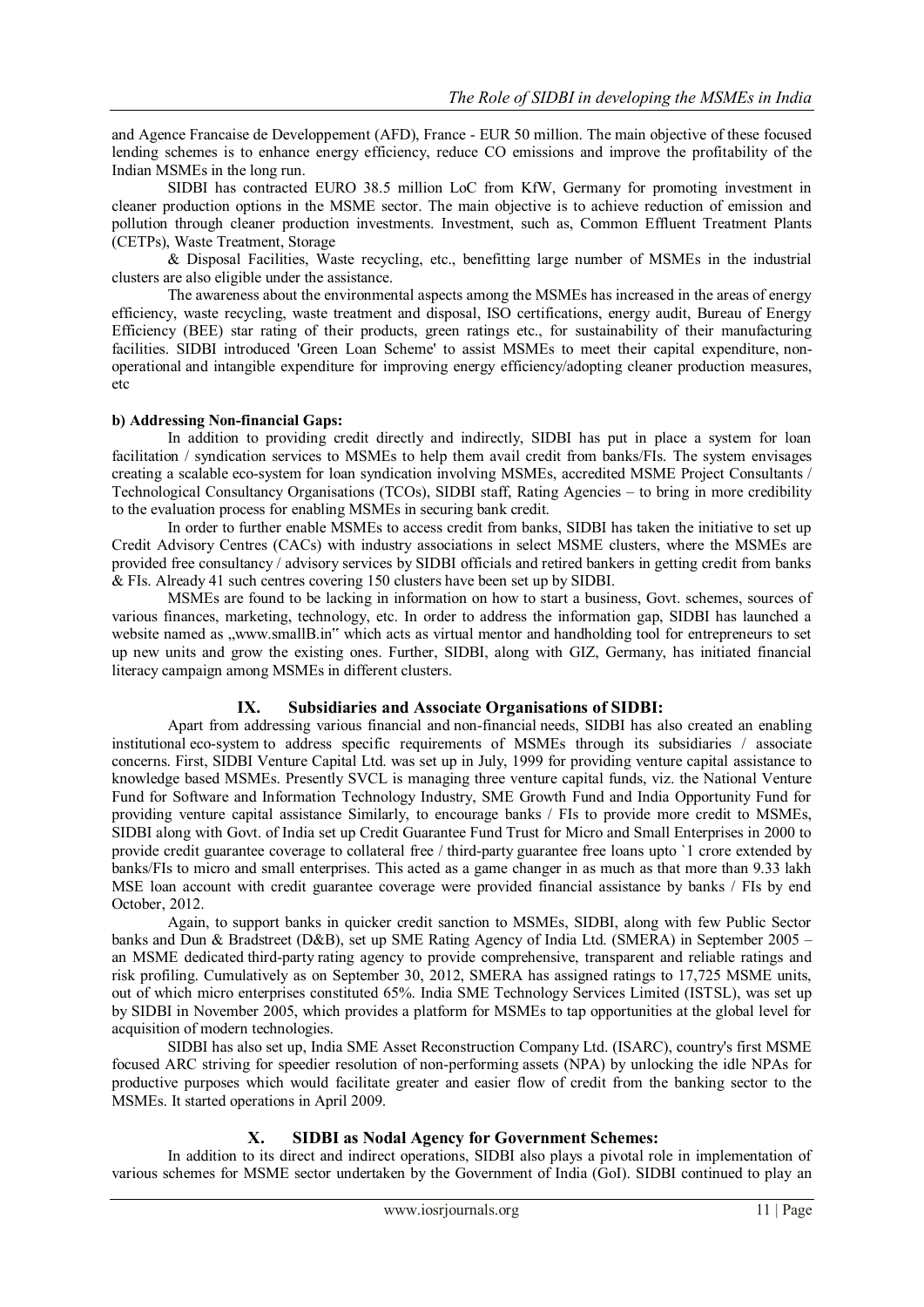important role as a nodal agency in the implementation of GoI schemes, viz. Credit Linked Capital Subsidy Scheme (CLCSS) [Ministry of MSME], Technology Up gradation Fund Scheme for Textile Industry (TUFS) [Ministry of Textiles], Integrated Development of Leather Sector Scheme (IDLSS) [Ministry of Commerce & Industry] and Scheme of Technology Up gradation / Setting up / Modernisation / Expansion of Food Processing Industries (FPTUFS) [Ministry of Food Processing Industries].

#### **XI. International Collaborations:**

The Bank has signed an agreement with Kreditanstalt fur Wiederaufbau (KfW), Germany for loan support of EUR 85 million and Technical Assistance for improving access to microfinance products in India among the poor, particularly women. The loan component of the support is being used to provide loans to MFIs for on-lending. The Technical Assistance component is being used to provide training to assisted MFIs, creation of a web-based platform, development of a risk assessment module, select capacity building interventions in the area of transfer of industry benchmarks, best practices to assisted MFIs and for carrying out of loan portfolio audits / system audits of the Bank"s assisted MFIs, as a prudent risk management measure.

The Bank has entered into collaboration with Asian Development Bank (ADB) for loan support of USD 50 million which would provide SIDBI with long tenor funding to support the vital "Missing Middle" through specific financing programmes. The loan is accompanied by Technical Assistance of up to USD 3 million from Japan Fund for Poverty Reduction.

#### **XII. Promotional & Developmental initiatives:**

Being the apex financial institution for the MSME sector, SIDBI adopts a "Credit Plus" approach under which Promotional & Developmental (P&D) activities are initiated with the twin strategy of creation of enterprises and strengthening of existing enterprises. SIDBI has benefitted the MSME sector through P&D activities which helped in setting up of over 1 lakh enterprises, generating employment of around 3 lakh and benefitting around 4 lakh persons.

An important P&D initiative of the Bank is the Micro Enterprises Promotion Programme (MEPP) which aims at promoting viable micro enterprises in rural areas leading to rural employment generation. Cumulatively, upto March 31, 2012, MEPP has been implemented in 121 districts in 24 States, thereby promoting more than 38,000 rural enterprises. Similarly, Entrepreneurship Development Programme (EDP) aims at promotion of self-employed ventures capable of generating employment opportunities, especially targeting less privileged sections of the society like Women, Scheduled Castes / Scheduled Tribes, minorities and the rural poor. As on March 31, 2012, cumulatively number of EDPs supported by the Bank for various target groups was 2894, benefitting more than 72,850 participants.

Similarly, the total number of Skill-cum-Technology Up gradation Programmes (STUPs) and Small Industries Management Programmes (SIMAPs) supported by the Bank since inception, till March 2012, were 1,504 and 295, respectively benefiting about 39700 participants. STUP aims at enhancing technology profile of MSME units and SIMAP targets qualified unemployed as well as industry-sponsored candidates, with the overall objective of providing competent managers to the MSME sector. SIDBI also accords special attention to the development of North Eastern Region (NER) through a package of micro finance, rural industrialisation, entrepreneurship development, marketing support, etc.

The special initiatives being pursued in the NER encompass MEPP in 22 districts, 39 Cluster Development Programmes (CDP) and various vocational training programmes, marketing activities, seminars, etc. These programmes have so far promoted more than 2500 units in NER. To accelerate industrial development in the north eastern part of the country, your Bank has enlisted North Eastern Development Financial Institution (NEDFi) as an eligible primary lending institution for refinance of loans to micro and small enterprises and a refinance limit of `50 crore was sanctioned to it during FY 2011-12. Your Bank has also set up Counselling Centres Shillong (Meghalaya), Silchar (Assam), Aizawl (Mizoram), Gangtok (Sikkim) and Agartala (Tripura).

In 2012-13, the financial institution provided loans to Micro, Small and Medium Enterprises (MSMEs) directly (term loan under direct credit schemes, MSME receivable finance, bulk credit&Venture capital finance) and indirectly (Refinance, Equity assistance, Micro Finance including P&D assistance Resource support to institutions) had disbursed Rs 41160 crore. SIDBI had identified four niche areas - risk capital, receivable financing, financing services sector and sustainable financing - where MSMEs need support. In the current fiscal, SIDBI set a 10 per cent higher disbursement target.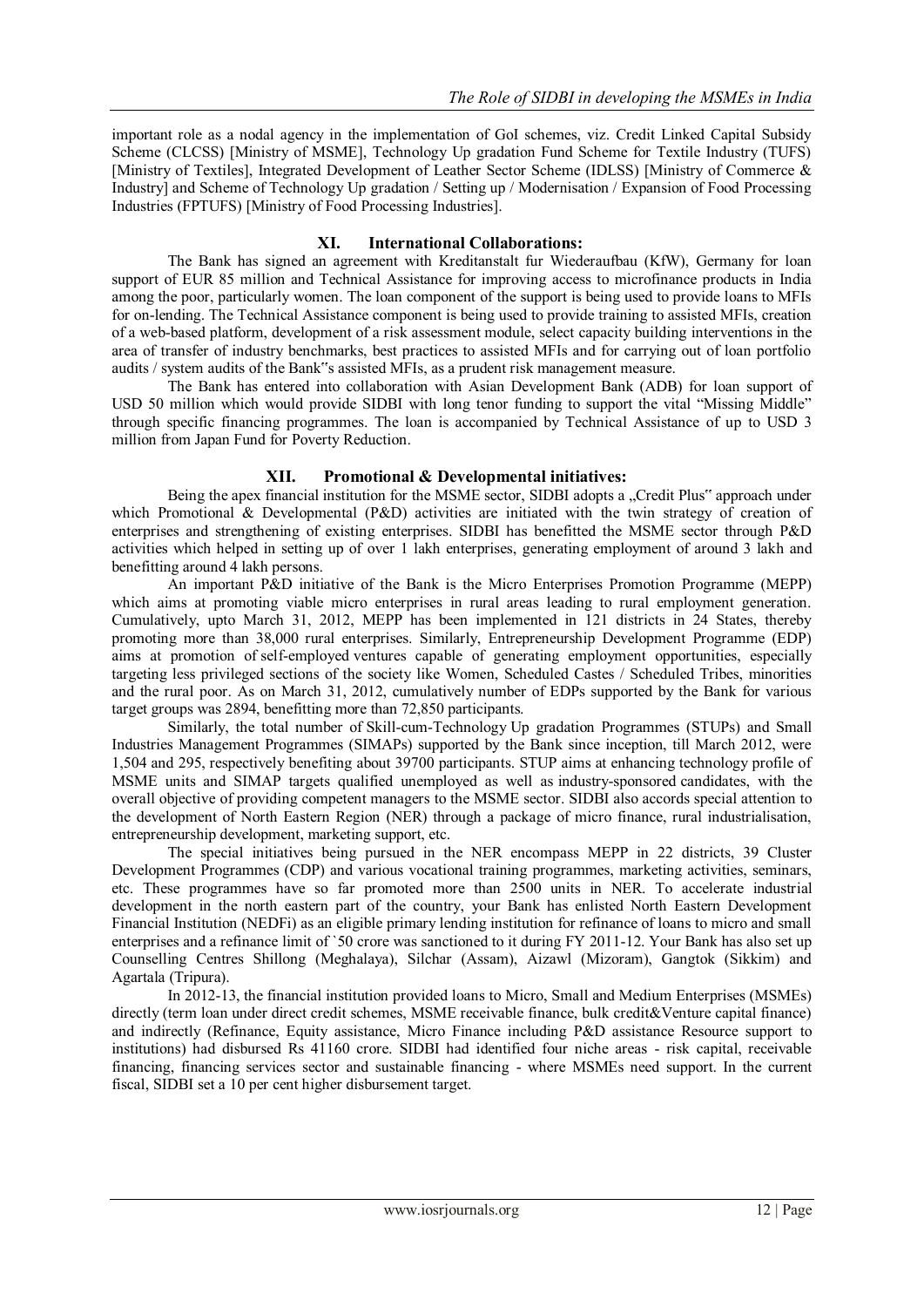| $\tilde{\phantom{a}}$ |           |              |                |        |        |
|-----------------------|-----------|--------------|----------------|--------|--------|
| Year                  | Sanctions | Disbursement | Outstanding    | Income | Profit |
|                       |           |              | Portfolio size |        |        |
| 2004-05               | 9091      | 6189         | 10,862         | 948    | 225    |
| 2005-06               | 11975     | 9100         | 13,891         | 964    | 270    |
| 2006-07               | 11102     | 10225        | 16031          | 1187   | 298    |
| 2007-08               | 16164     | 15087        | 20226          | 1638   | 198    |
| 2008-09               | 29188     | 28298        | 30,886         | 2082   | 299    |
| 2009-10               | 35521     | 31919        | 37,969         | 2540   | 421    |
| 2010-11               | 42,214    | 38796        | 46,054         | 3,433  | 514    |
| 2011-12               | 45688*    | 41160        | 53,785         | 4607   | 567    |
| 2012-13               | 51565*    | 47859*       | 57522*         | 5401   | 837    |

# **XIII. Overall performances:**

**\* - Projected values**

All figures are in Rs.Crores:

**Sources: Annual reports of SIDBI.**

Bank during the year were higher at `4,606.63 crore mainly due to growth in the overall portfolio. The total expenditure during the corresponding period was higher at `2,796.21 crore. The Profit before Tax for the year was `1,074.14 crore and the net profit after tax and Deferred Tax Adjustment for the year was `566.85 crore. The Bank declared a dividend of 25% on paid-up equity capital of `450 crore which worked out to `130.75 crore, inclusive of dividend distribution tax, surcharge and cess payable thereon.



**Note:** SIDBI could maintain the growth in its credit disbursements to the MSME sector during FY 2011-12, despite economic sluggishness. The total MSME outstanding credit of the Bank increased by 16.7% to `53,785 crore as on March 31, 2012 .The cumulative disbursement by SIDBI to the MSME sector since inception stood at `2,44,286 crore, benefitting more than 325 lakh persons.